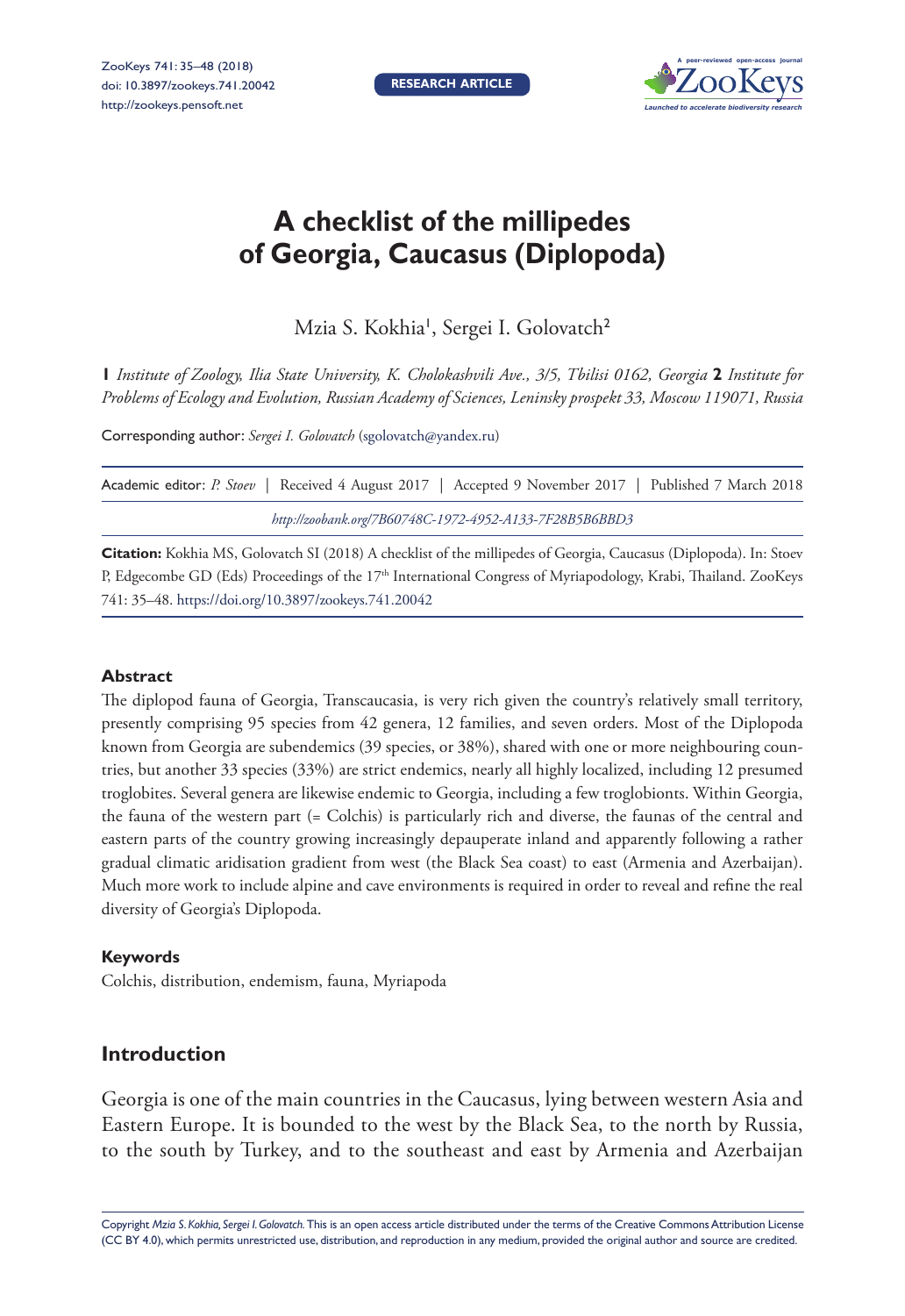

**Figure 1.** Crude geographical division of Georgia.

(Fig. 1). The area is largely montane to high montane, situated between latitudes 41° and 44°N, and longitudes 40° and 47°E. The Greater Caucasus Mountain Range, or Caucasus Major, forms the northern border of Georgia, while the southern border is bounded by the Lesser Caucasus Mountains, or Caucasus Minor. The Caucasus Major is much higher in elevation (up to more than 5,000 m a.s.l.) than the plateaulike Caucasus Minor, both being connected by the submeridional Surami (= Likhi) Mountain Range which divides Georgia into the western and central + eastern parts. Both parts are quite varied in climate and biota. Western Georgia's landscape ranges from lowland marsh-forests, swamps, and temperate rainforests within the Colchis Plain to eternal snows and glaciers, while the eastern part of the country even contains a small segment of semi-arid plains. Forests cover around 40% of Georgia's territory, while the alpine/subalpine zone accounts for approximately 10% of the land. The climate of Georgia is extremely diverse, but largely mild to warm, considering the nation's small size. There are two main climatic zones, roughly corresponding to the eastern and western parts of the country. The Greater Caucasus Mountain Range plays an important role in moderating Georgia's climate and protects the nation from the penetration of colder air masses from the north. The Lesser Caucasus Mountains partially protect the region from the influence of dry and hot air masses from the south (Bondyrev et al. 2015).

The history of diplopodological research in the Caucasus generally, and in Georgia in particular, started with the works of Victor (1839), Brandt (1840) and Karsch (1881), followed by faunistic contributions by Timotheew (1897), Attems (1898, 1899, 1901, 1903, 1907), Lignau (1903, 1907, 1911, 1915, 1924), Muralewicz (1907, 1911, 1913,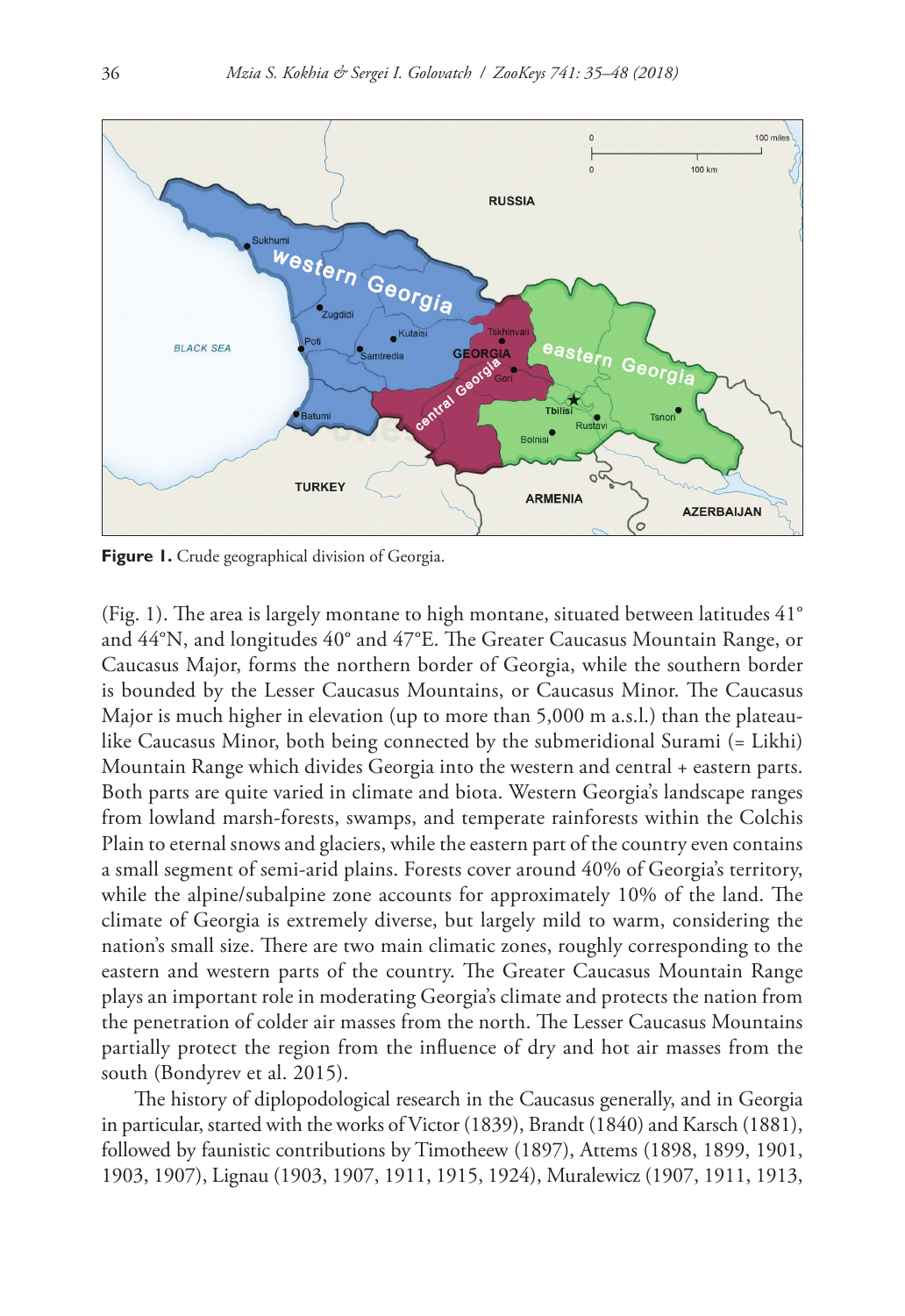1927) and Issaev (1911). Muralewicz (1911) was the first to thoroughly review the fauna of Caucasian Myriapoda known to that date. Verhoeff (1921, 1930), Jawłowski (1929) and Lohmander (1928, 1932) had added a few more species of Caucasian millipedes before a real milestone synthesis appeared. That historical stage culminated with Lohmander's (1936) monograph which still serves, however outdated taxonomically, as one of the main sources of our knowledge of the Diplopoda of the Caucasus.

Several checklists, partly containing new faunistic records of Caucasian Diplopoda, appeared since then (Lang 1959, Kobakhidze 1964, 1965, Lokšina and Golovatch 1979, Talikadze 1984), but marked progress in the taxonomic study of millipedes in the region resumed only with contributions by Golovatch (1975, 1976a, 1976b, 1976c, 1977, 1979, 1980, 1981a, 1981b, 1984/85). Sporadic descriptions have since been upgraded to regional reviews of certain higher taxa such as genera, families and orders, with few exceptions only. These reviews mostly covered not only the Caucasus proper, but also the faunas of the adjacent parts of Turkey and Iran, e.g. the families Blaniulidae (Enghoff 1984, 1990, Golovatch and Enghoff 1990), Nemasomatidae (Enghoff 1985) and several tribes and genera of Julidae (Read 1992, Enghoff 1995, Evsyukov 2016b, Vagalinski and Lazányi 2018), all from the order Julida. The order Glomerida (Golovatch 1989a, 1989b, 1990, 1993, Golovatch and Chumachenko 2013), three orders of the subterclass Colobognatha (Golovatch et al. 2015, Zuev 2017), as well as the orders Polyxenida (Short 2015, Short et al. 2018), Polydesmida (Golovatch et al. 2016, Evsyukov et al. 2016) and Chordeumatida (Antić and Makarov 2016) have also been revised in the scope of the entire Caucasian fauna, sometimes even broader. The faunas of two larger areas in Ciscaucasia have also been reviewed and updated (Evsyukov and Golovatch 2013, Evsyukov 2016a, Zuev 2014). A couple of nature reserves at the Black Sea coast of the Russian Caucasus have likewise been thoroughly surveyed for their local millipede faunas, with some data on ecology and distribution (Chumachenko 2016, Korobushkin et al. 2016).

The present paper provides an up-to-date checklist (Table 1) of the millipede fauna of Georgia, based on all available publications. It shows very considerable progress achieved since the latest lists by Kobakhidze (1964, 1965), who grossly repeated Lohmander's (1936) and added many new faunistic records, and by Talikadze (1984), who only considered the Colchidian part of the Caucasus, including the Black Sea coast area of Russia. Cave fauna has been reviewed within the entire former Soviet Union, including the Diplopoda of the Caucasus together with Georgia (Turbanov et al. 2016).

Georgia is conventionally divisible into three main parts: western, central, and eastern (Figure 1). This division is followed in the checklist below. Data are also given on the presence or absence of relevant species in the immediately neighbouring countries, including the Crimean Peninsula, as well as the distribution patterns and main literature sources. The checklist is arranged in alphabetic order per family, omitting subgeneric categories. All accepted designations are explained at the bottom of Table 1.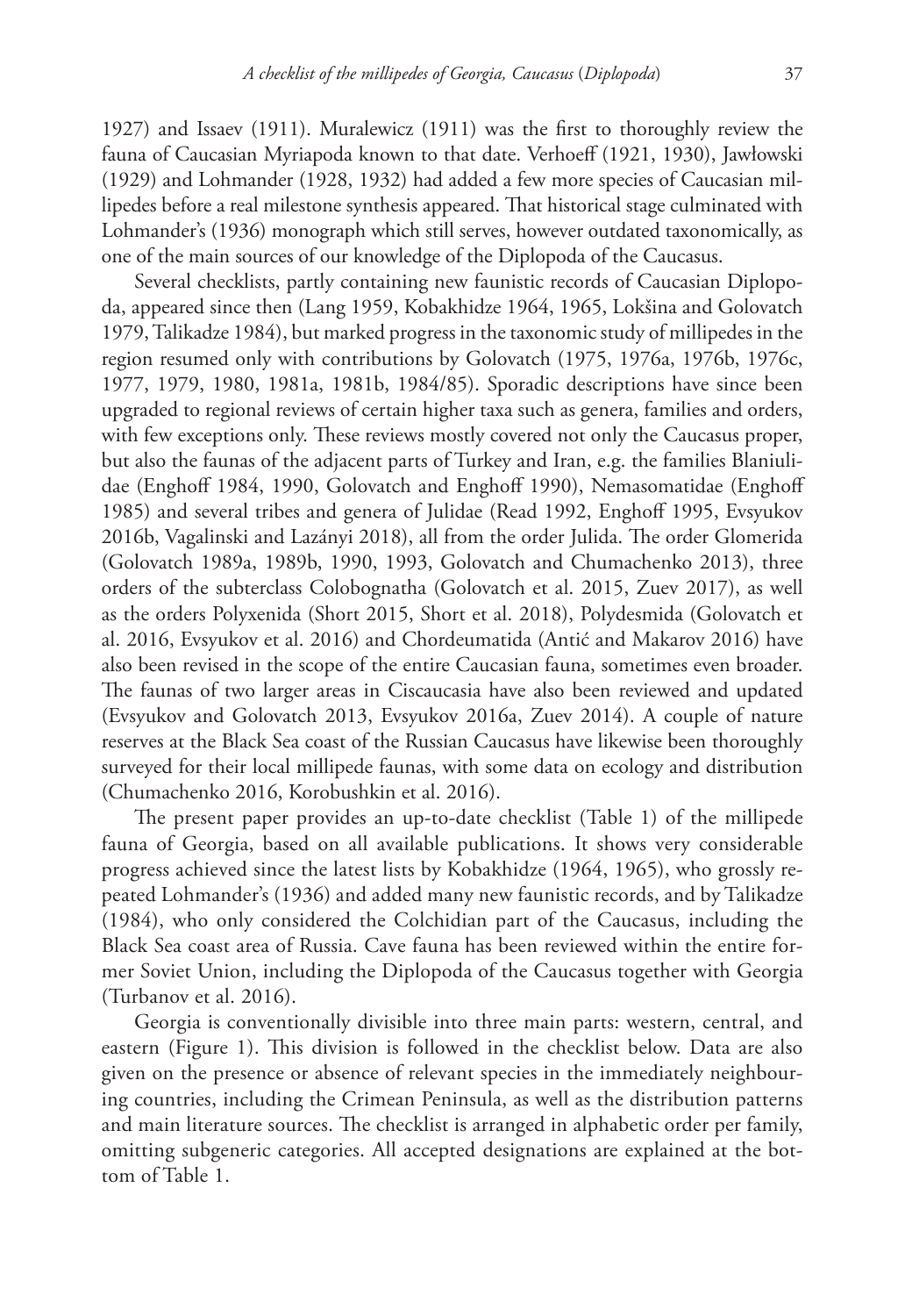# **Results**

Table 1. Checklist of the Diplopoda of Georgia, with data on species distributions, both within and beyond the country, their statuses, and the main relevant literature sources. Dp = Distribution pattern.

| <b>Taxonomic composition</b>                                                                      | G    |            |           |                                  |            | R T Ar Az Cr | <b>St</b> | $D_{p}$   | Main relevant references                       |
|---------------------------------------------------------------------------------------------------|------|------------|-----------|----------------------------------|------------|--------------|-----------|-----------|------------------------------------------------|
| Class Diplopoda                                                                                   |      |            |           |                                  |            |              |           |           |                                                |
| Order Polyxenida<br>Family Polyxenidae<br>Genus Polyxenus Latreille, 1803                         |      |            |           |                                  |            |              |           |           |                                                |
| 1. Polyxenus argentifer Verhoeff, 1921                                                            | G    | $\ddot{+}$ |           | $\ddot{+}$                       | $\ddot{+}$ | $\ddot{}$    |           | AM        | Short et al. 2018                              |
| 2. P. lagurus (Linnaeus, 1758)                                                                    | W, E |            |           |                                  |            | $\ddot{}$    |           | SC        | Short et al. 2018                              |
| Family Lophoproctidae<br>Genus Lophoproctus Pocock, 1894                                          |      |            |           |                                  |            |              |           |           |                                                |
| 3. Lophoproctus coecus Pocock, 1894                                                               | G    | $\ddot{}$  |           |                                  |            | $\ddot{+}$   |           | <b>EM</b> | Short 2015, Short et al. 2018                  |
| Order Polyzoniida<br>Family Hirudisomatidae<br>Genus Hirudiosoma Fanzago, 1881                    |      |            |           |                                  |            |              |           |           |                                                |
| 4. Hirudisoma roseum (Victor, 1839)                                                               | G    | $\ddot{}$  | $\ddot{}$ |                                  | $\ddot{}$  |              | se        | EM        | Golovatch et al. 2015                          |
| Order Siphonocryptida<br>Family Siphonocryptidae<br>Genus Hirudicryptus Enghoff & Golovatch, 1985 |      |            |           |                                  |            |              |           |           |                                                |
| 5. <i>Hirudicryptus abchasicus</i> Golovatch, Esvyukov &<br>Reip, 2015                            | W    | $^{+}$     |           |                                  |            |              | se        | Ca        | Golovatch et al. 2015, Zuev 2017               |
| Order Glomerida<br>Family Glomeridae<br>Genus Hyleoglomeris Verhoeff, 1910                        |      |            |           |                                  |            |              |           |           |                                                |
| 6. Hyleoglomeris awchasica (Brandt, 1840)                                                         | W    | $\ddot{}$  |           |                                  |            |              | se        | Ca        | Golovatch 1976a, 1989b                         |
| 7. H. specialis Golovatch, 1989                                                                   | E    | $\ddot{}$  |           |                                  |            |              | se        | Ca        | Golovatch 1989b                                |
| Genus Trachysphaera Heller, 1858                                                                  |      |            |           |                                  |            |              |           |           |                                                |
| 8. Trachyspaera costata (Waga, 1857)                                                              | G    | $\ddot{}$  | $\ddot{}$ | $\ddot{}$                        | $\ddot{}$  | $\ddot{}$    |           | EuM       | Golovatch 1990, 2008                           |
| 9. T. fragilis Golovatch, 1976                                                                    | G    |            |           |                                  |            |              | t, e      | Ca        | Golovatch 1990, Golovatch and<br>Turbanov 2017 |
| 10. T. minuta Golovatch, 1976                                                                     | G    | $\ddot{}$  | $\ddot{}$ | $\begin{array}{c} + \end{array}$ |            |              | se        | Ca        | Golovatch 1990                                 |
| 11. T. orientalis Golovatch, 1976                                                                 | W    |            |           |                                  |            |              | t, e      | Ca        | Golovatch 1976c, 1990                          |
| 12. T. radiosa (Lignau, 1911)                                                                     | W    | $\ddot{}$  |           |                                  |            |              | se        | Ca        | Golovatch 1976c, 1990                          |
| 13. T. solida Golovatch, 1976                                                                     | W, C |            |           |                                  |            |              | se        | Ca        | Golovatch 1976c, 1990, 1993                    |
| Family Glomeridellidae<br>Genus Typhloglomeris Verhoeff, 1898                                     |      |            |           |                                  |            |              |           |           |                                                |
| 14. Typhloglomeris lohmanderi (Golovatch, 1989)                                                   | C, E | $\ddot{}$  |           | $\ddot{\phantom{1}}$             |            |              | se        | Ca        | Golovatch 1989a, 2003                          |
| Order Chordeumatida<br>Family Anthroleucosomatidae<br>Genus Acanthophorella Antić & Makarov, 2016 |      |            |           |                                  |            |              |           |           |                                                |
| 15. Acanthophorella barjadzei Antić &<br>Makarov, 2016                                            | W    |            |           |                                  |            |              | t, e      | Ca        | Antić and Makarov 2016                         |
| Genus Adshardicus Golovatch, 1981                                                                 |      |            |           |                                  |            |              |           |           |                                                |
| 16. Adshardicus strasseri Golovatch, 1981                                                         | W    |            | $\ddot{}$ |                                  |            |              | se        | Ca        | Enghoff 2006, Antić and<br>Makarov 2016        |
| Genus Alpinella Antić & Makarov, 2016                                                             |      |            |           |                                  |            |              |           |           |                                                |
| 17. Alpinella waltheri Antić & Makarov, 2016                                                      | E    |            |           |                                  |            |              | e         | Ca        | Antić and Makarov 2016                         |
| Genus Brachychaetosoma Antić &<br>Makarov, 2016                                                   |      |            |           |                                  |            |              |           |           |                                                |
| 18. Brachychaetosoma turbanovi Antić & Makarov,<br>2016                                           | W    |            |           |                                  |            |              | t, e      | Ca        | Antić and Makarov 2016                         |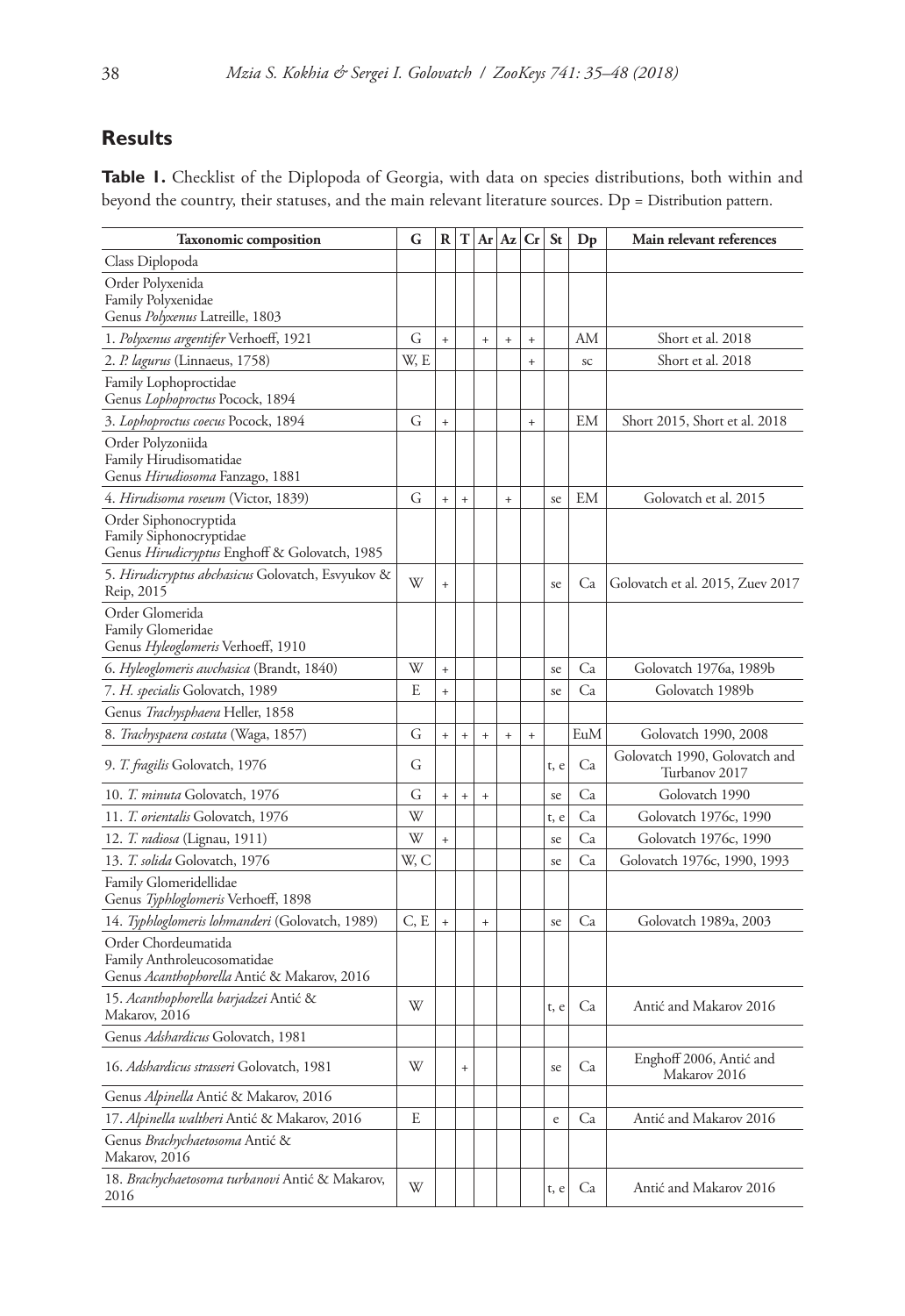| <b>Taxonomic composition</b>                                          | G    | R         | ΙT        |           | $Ar$ $Az$ $Cr$ | <b>St</b> | $D_{p}$                  | Main relevant references                              |
|-----------------------------------------------------------------------|------|-----------|-----------|-----------|----------------|-----------|--------------------------|-------------------------------------------------------|
| Genus Caucaseuma Strasser, 1970                                       |      |           |           |           |                |           |                          |                                                       |
| 19. Caucaseuma kelasuri Antić & Makarov, 2016                         | W    |           |           |           |                | e         | Ca                       | Antić and Makarov 2016                                |
| 20. C. variabile Antić & Makarov, 2016                                | С    | $\ddot{}$ |           |           |                | se        | Ca                       | Antić and Makarov 2016                                |
| Genus Cryptacanthophorella Antić & Makarov,<br>2016                   |      |           |           |           |                |           |                          |                                                       |
| 21. Cryptacanthophorella manubriata Antić &<br>Makarov, 2016          | W, C |           |           |           |                | e         | Ca                       | Antić and Makarov 2016                                |
| Genus Dentatosoma Antić & Makarov, 2016                               |      |           |           |           |                |           |                          |                                                       |
| 22. Dentatosoma denticulatum Antić & Makarov,<br>2016                 | W    |           |           |           |                | e         | Ca                       | Antić and Makarov 2016                                |
| 23. D. magnum Antić & Makarov, 2016                                   | W    | $\ddot{}$ |           |           |                | se        | Ca                       | Antić and Makarov 2016                                |
| 24. D. zeraboseli Antić & Makarov, 2016                               | W    |           |           |           |                | e         | Ca                       | Antić and Makarov 2016                                |
| Genus Georgiosoma Antić & Makarov, 2016                               |      |           |           |           |                |           |                          |                                                       |
| 25. Georgiosoma bicornutum Antić & Makarov,<br>2016                   | W    |           |           |           |                | t, e      | Ca                       | Antić and Makarov 2016                                |
| Genus Herculina Antić & Makarov, 2016                                 |      |           |           |           |                |           |                          |                                                       |
| 26. Herculina oligosagittae Antić & Makarov, 2016                     | W    |           |           |           |                | e         | Ca                       | Antić and Makarov 2016                                |
| 27. H. polysagittae Antić & Makarov, 2016                             | С    |           |           |           |                | e         | Ca                       | Antić and Makarov 2016                                |
| Genus Heterocaucaseuma Antić & Makarov, 2016                          |      |           |           |           |                |           |                          |                                                       |
| 28. Heterocaucaseuma longicorne Antić & Makarov,<br>2016              | W    |           |           |           |                | t, e      | Ca                       | Antić and Makarov 2016                                |
| 29. Heterocaucaseuma mauriesi (Golovatch &<br>Makarov, 2011)          | W    |           |           |           |                | t, e      | Ca                       | Golovatch and Makarov 2011,<br>Antić and Makarov 2016 |
| Genus Metamastigophorophyllon Ceuca, 1976                             |      |           |           |           |                |           |                          |                                                       |
| 30. Metamastigophorophyllon giljarovi (Lang, 1959)                    | W    | $\ddot{}$ |           |           |                | se        | Ca                       | Antić and Makarov 2016                                |
| 31. M. hamatum Antić & Makarov, 2016                                  | W    |           |           |           |                | se        | Ca                       | Antić and Makarov 2016                                |
| 32. M. lamellohirsutum Antić & Makarov, 2016                          | W    |           |           |           |                | e         | Ca                       | Antić and Makarov 2016                                |
| 33. M. torsivum Antić & Makarov, 2016                                 | G    |           |           |           | $\ddot{}$      | se        | Ca                       | Antić and Makarov 2016                                |
| Genus Paranotosoma Antić & Makarov, 2016                              |      |           |           |           |                |           |                          |                                                       |
| 34. Paranotosoma attemsi Antić & Makarov, 2016                        | W    |           |           |           |                | e         | Ca                       | Antić and Makarov 2016                                |
| 35. P. cordatum Antić & Makarov, 2016                                 | W    |           |           |           |                | e         | Ca                       | Antić and Makarov 2016                                |
| 36. P. subrotundatum Antić & Makarov, 2016                            | W    | $\ddot{}$ |           |           |                | se        | Ca                       | Antić and Makarov 2016                                |
| Genus Pseudoflagellophorella Antić<br>& Makarov, 2016                 |      |           |           |           |                |           |                          |                                                       |
| 37. Pseudoflagellophorella eskovi Antić & Makarov,<br>2016            | C, E |           |           | $\ddot{}$ | $\ddot{}$      | se        | Ca                       | Antić and Makarov 2016                                |
| 38. P. mirabilis Antić & Makarov, 2016                                | W    |           |           |           |                | e         | Ca                       | Antić and Makarov 2016                                |
| 39. P. papilioformis Antić & Makarov, 2016                            | E    |           |           |           | $\ddot{}$      | se        | Ca                       | Antić and Makarov 2016                                |
| Genus Ratcheuma Golovatch, 1985                                       |      |           |           |           |                |           |                          |                                                       |
| 40. Ratcheuma excorne Golovatch, 1985                                 | W    |           |           |           |                | t, e      | Ca                       | Golovatch 1984/85, Antić and<br>Makarov 2016          |
| Order Julida<br>Family Blaniulidae<br>Genus Cibiniulus Verhoeff, 1927 |      |           |           |           |                |           |                          |                                                       |
| 41. Cibiniulus phlepsii (Verhoeff, 1897)                              | W    |           | $\ddot{}$ |           |                |           | EuM                      | Enghoff 1984, 2006                                    |
| Genus Nopoiulus Menge, 1851                                           |      |           |           |           |                |           |                          |                                                       |
| 42. Nopoiulus brevipilosus Enghoff, 1984                              | W    |           |           |           |                | t, e      | Ca                       | Enghoff 1984                                          |
| 43. N. densepilosus Enghoff, 1984*                                    | W    |           |           |           | $^{+}$         |           | Ca                       | Enghoff 1984, Golovatch and<br>Enghoff 1990           |
| 44. N. golovatchi Enghoff, 1984                                       | W    |           | $\ddot{}$ |           |                |           | Ca                       | Enghoff 1984, 1990                                    |
| 45. N. kochii (Gervais, 1847)                                         | G    | $^{+}$    | $\, +$    | $\ddot{}$ | $^{+}$         |           | $\ensuremath{\text{sc}}$ | Enghoff 1984, Golovatch and<br>Enghoff 1990           |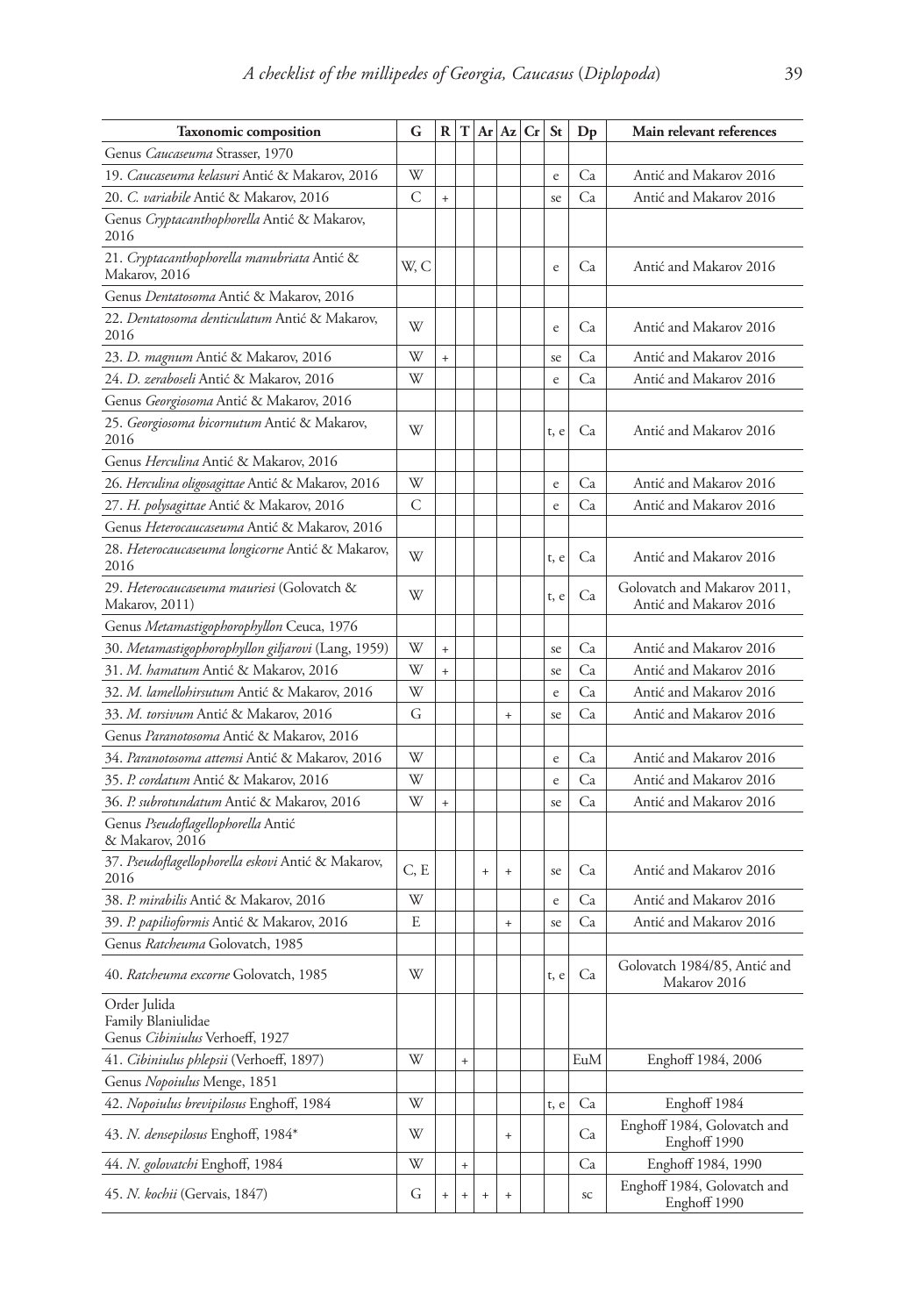| <b>Taxonomic composition</b>                           | G    | R         | т         |           | Ar Az Cr  |           | <b>St</b> | $D_{p}$   | Main relevant references                                                         |
|--------------------------------------------------------|------|-----------|-----------|-----------|-----------|-----------|-----------|-----------|----------------------------------------------------------------------------------|
| Family Nemasomatidae<br>Genus Nemasoma C.L. Koch, 1847 |      |           |           |           |           |           |           |           |                                                                                  |
| 46. Nemasoma caucasicum (Lohmander, 1932)              | G    | $\ddot{}$ | $\ddot{}$ | $\ddot{}$ | $\ddot{}$ |           | se        | Ca        | Enghoff 1985                                                                     |
| Family Julidae<br>Genus Amblyiulus Silvestri, 1896     |      |           |           |           |           |           |           |           |                                                                                  |
| 47. Amblyiulus adsharicus Lohmander, 1936              | W    |           |           |           |           |           | e         | Ca        | Lohmander 1936                                                                   |
| 48. A. georgicus Lohmander, 1932                       | С    |           |           |           |           |           | e         | <u>Ca</u> | Lohmander 1932                                                                   |
| Genus Archileucogeorgia Lohmander, 1936                |      |           |           |           |           |           |           |           |                                                                                  |
| 49. Archileucogeorgia abchasica Lohmander, 1936        | W    |           |           |           |           |           | t, e      | Ca        | Lohmander 1936                                                                   |
| 50. Archileucogeorgia satunini Lohmander, 1936         | W    |           |           |           |           |           | e         | Ca        | Lohmander 1936                                                                   |
| Genus Brachyiulus Berlese, 1884                        |      |           |           |           |           |           |           |           |                                                                                  |
| 51. Brachyiulus lusitanus Verhoeff, 1898'              | C    |           |           |           | $^{+}$    |           |           | М         | Lohmander 1936                                                                   |
| Genus <i>Catamicrophyllum</i> Verhoeff, 1900           |      |           |           |           |           |           |           |           |                                                                                  |
| 52. Catamicrophyllum caucasicum (Attems, 1901)         | G    | $^{+}$    | $^{+}$    | $\ddot{}$ |           |           | se        | Ca        | Lohmander 1936, Enghoff 1995                                                     |
| Genus Calyptophyllum Brolemann, 1922                   |      |           |           |           |           |           |           |           |                                                                                  |
| 53. Calyptophyllum sp.                                 | W    |           |           |           |           |           | ì.        | Ś.        | Lohmander 1936, Enghoff 1995                                                     |
| Genus Chaetoleptophyllum Verhoeff, 1898                |      |           |           |           |           |           |           |           |                                                                                  |
| 54. Chaetoleptophyllum flexum Golovatch, 1979          | G    | $\ddot{}$ |           |           |           |           | se        | Ca        | Golovatch 1979, Chumachenko<br>2016, Korobushkin et al. 2016                     |
| Genus Cylindroiulus Verhoeff, 1894                     |      |           |           |           |           |           |           |           |                                                                                  |
| 55. <i>Cylindroiulus bellus</i> (Lignau, 1903)         | W?   | $^{+}$    |           |           |           | $\ddot{}$ |           | EМ        | Lignau 1903, Read 1992,<br>Chumachenko 2016                                      |
| 56. C. crassiphylacum Read, 1992                       | G    |           | $\ddot{}$ |           |           |           | se        | Ca        | Read 1992                                                                        |
| 57. C. kacheticus Lohmander, 1936                      | E    | $^{+}$    |           |           |           |           | se        | Ca        | Read 1992                                                                        |
| 58. <i>C. olgainna</i> Read, 1992                      | W    |           |           |           |           |           | $\rm e$   | Ca        | Read 1992                                                                        |
| 59. C. parvus Lohmander, 1928                          | C, E |           |           |           | $^{+}$    |           | se        | Ca        | Read 1992                                                                        |
| 60. C. placidus (Lignau, 1903)                         | W, C | $\ddot{}$ |           |           |           |           | se        | Ca        | Read 1992                                                                        |
| 61 C. pterophylacum Read, 1992                         | W, C | $\ddot{}$ |           |           |           |           | se        | Ca        | Read 1992, Zuev 2014                                                             |
| 62. C. quadrus Read, 1992                              | G    | $^{+}$    |           |           |           |           | se        | Ca        | Read 1992                                                                        |
| 63. C. ruber (Lignau, 1903)                            | W    | $\ddot{}$ |           |           |           |           | se        | Ca        | Read 1992                                                                        |
| 64. C. schestoperovi Lohmander, 1936                   | W    | $\ddot{}$ |           |           |           |           | se        | Ca        | Lohmander 1936, Read 1992                                                        |
| 65. C. truncorum (Silvestri, 1896)                     | W    |           |           |           |           |           |           | SC        | Read 1992                                                                        |
| Genus <i>Grusiniulus</i> Lohmander, 1936               |      |           |           |           |           |           |           |           |                                                                                  |
| 66. Grusiniulus redikorzevi Lohmander, 1932            | С    |           |           |           |           |           | e         | Ca        | Lohmander 1936, Vagalinski and<br>Lazányi 2018                                   |
| Genus Julus Linnaeus, 1758                             |      |           |           |           |           |           |           |           |                                                                                  |
| 67. Julus colchicus Lohmander, 1936                    | W    | $^{+}$    | $\ddot{}$ |           |           |           | se        | Ca        | Lohmander 1936, Enghoff 2006                                                     |
| 68. J. kubanus Verhoeff, 1921                          | W    | $\ddot{}$ |           |           |           |           | se        | Ca        | Lohmander 1936, Kobakhidze<br>1965                                               |
| 69. J. lindholmi Lohmander, 1936                       | W    |           |           |           |           |           | e         | Ca        | Lohmander 1936                                                                   |
| Genus Leptoiulus Verhoeff, 1894                        |      |           |           |           |           |           |           |           |                                                                                  |
| 70. Leptoiulus disparatus Lohmander, 1936              | С    |           | $\ddot{}$ |           |           |           | se        | Ca        | Lohmander 1936, Enghoff 2006                                                     |
| 71. L. tanymorphus (Attems, 1901)                      | C, E |           |           |           | $^{+}$    |           |           | Ca        | Lohmander 1936                                                                   |
| Genus Leucogeorgia Verhoeff, 1930                      |      |           |           |           |           |           |           |           |                                                                                  |
| 72. Leucogeorgia longipes Verhoeff, 1930               | W    |           |           |           |           |           | t, e      |           | Verhoeff 1930                                                                    |
| 73. L. rediviva Golovatch, 1983                        | W    |           |           |           |           |           | t, e      | Ca        | Golovatch 1983                                                                   |
| Genus Megaphyllum Verhoeff, 1894                       |      |           |           |           |           |           |           |           |                                                                                  |
| 74. Megaphyllum dioscoriadis (Lignau, 1915)            | W    | $^{+}$    |           |           |           |           | $\rm e$   | Ca        | Lignau 1915, Lohmander 1936,<br>Chumachenko 2016, Vagalinski<br>and Lazányi 2018 |
| 75. M. hercules (Verhoeff, 1901)                       | W    |           |           |           |           |           |           | EМ        | Lazányi and Vagalinski 2013                                                      |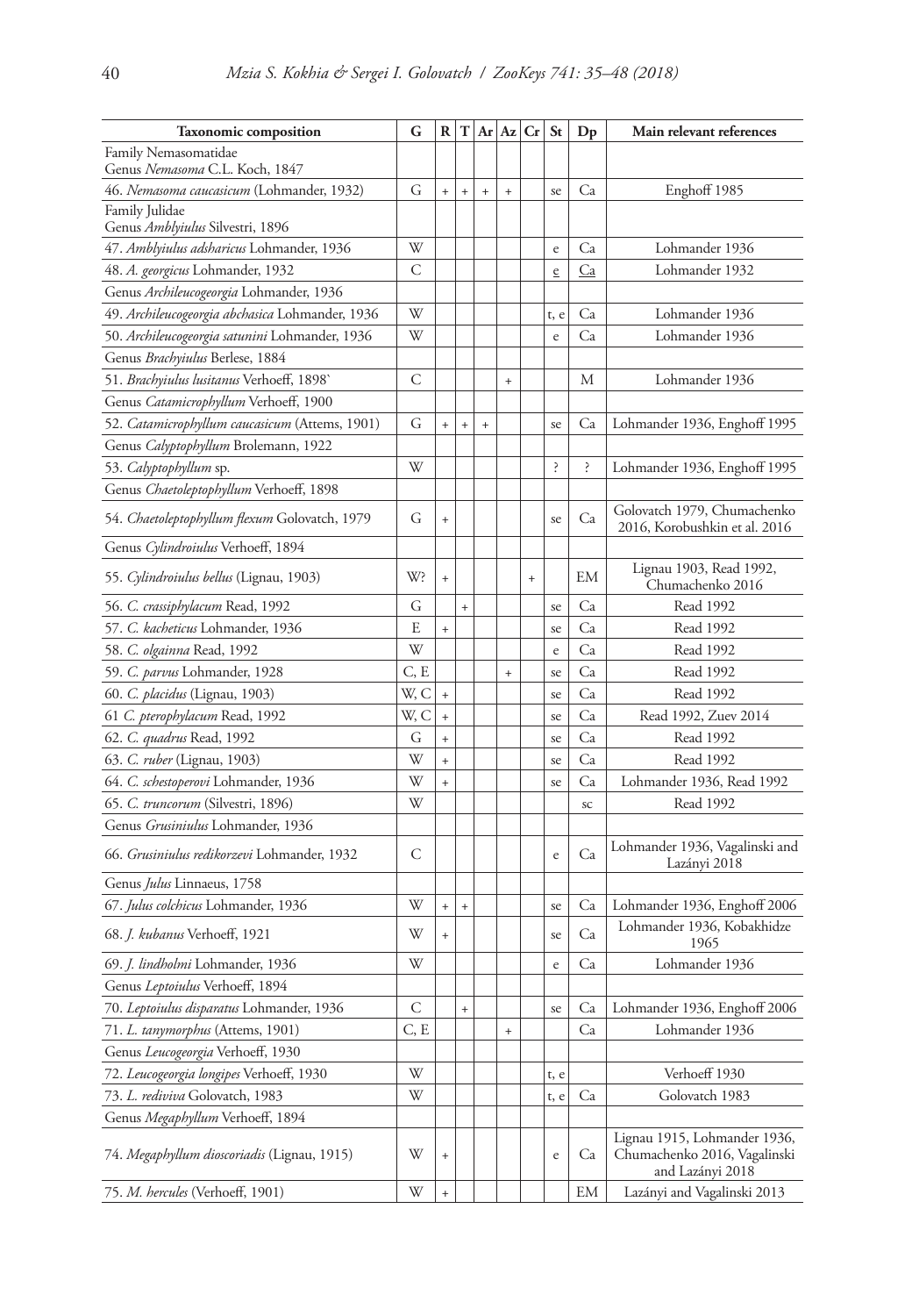| <b>Taxonomic composition</b>                                                             | G    | $\mathbf R$ | T   | Ar         | Az        | Cr        | St | $\mathbf{D}\mathbf{p}$ | Main relevant references                                            |
|------------------------------------------------------------------------------------------|------|-------------|-----|------------|-----------|-----------|----|------------------------|---------------------------------------------------------------------|
| 76. M. spathulatum (Lohmander, 1936)                                                     | W?   | ?           |     |            |           |           |    | Ca                     | Lohmander 1936, Lazányi and<br>Vagalinski 2013                      |
| Genus Omobrachyiulus Lohmander, 1936                                                     |      |             |     |            |           |           |    |                        |                                                                     |
| 77. Omobrachyiulus adsharicus (Lohmander, 1936)                                          | W    |             |     |            |           |           | e  | Ca                     | Lohmander 1936, Vagalinski and<br>Lazányi 2018                      |
| 78. O. brachyurus (Attems, 1899)                                                         | G    | $\ddot{}$   | $+$ | $+$        | $\ddot{}$ |           |    | <b>EM</b>              | Lohmander 1936, Enghoff 2006,<br>Vagalinski and Lazányi 2018        |
| 79. O. curvocaudatus (Lignau, 1903)                                                      | W    | $\ddot{}$   |     |            |           |           | se | Ca                     | Lohmander 1936, Vagalinski and<br>Lazányi 2018                      |
| 80. O. divaricatus (Lohmander, 1936)                                                     | G    |             |     | $\ddot{+}$ |           |           | se | Ca                     | Lohmander 1936, Vagalinski and<br>Lazányi 2018                      |
| 81. O. hortensis (Golovatch, 1981)                                                       | W    |             |     |            |           |           | e  | Ca                     | Golovatch 1981, Vagalinski and<br>Lazányi 2018                      |
| 82. O. <i>implicitus</i> Lohmander, 1936 (= O. <i>i. ritsensis</i><br>(Golovatch, 1981)) | W    | $\ddot{}$   |     |            |           |           | se | Ca                     | Lohmander 1936, Chumachenko<br>2016, Vagalinski and Lazányi<br>2018 |
| 83. O. macrourus (Lohmander, 1928)<br>(= O. m. abchasicus (Lohmander, 1936))             | W, C |             |     |            |           |           | e  | Ca                     | Lohmander 1936, Kobakhidze<br>1965, Vagalinski and Lazányi<br>2018  |
| Genus Pachyiulus Berlese, 1883                                                           |      |             |     |            |           |           |    |                        |                                                                     |
| 84. Pachyiulus flavipes (C.L. Koch, 1847)                                                | W    |             |     |            |           | $\ddot{}$ |    | М                      | Lohmander 1936                                                      |
| 85. Pachyiulus krivolutskyi Golovatch, 1977                                              | W    | $\ddot{}$   |     |            |           |           | se | Ca                     | Evsyukov 2016                                                       |
| Order Polydesmida<br>Family Paradoxosomatidae<br>Genus Oxidus Cook, 1911                 |      |             |     |            |           |           |    |                        |                                                                     |
| 86. Oxidus gracilis (C.L. Koch, 1847)                                                    | W    | $\ddot{}$   |     |            |           |           |    | SC                     | Lignau 1915, Lohmander 1936,<br>Chumachenko 2016                    |
| Family Polydesmidae<br>Genus Brachydesmus Heller, 1858                                   |      |             |     |            |           |           |    |                        |                                                                     |
| 87. Brachydesmus assimilis Lohmander, 1936                                               | C, E | $\ddot{}$   |     |            |           |           | se | Ca                     | Golovatch et al. 2016                                               |
| 88. B. furcatus Lohmander, 1936                                                          | W    | $\ddot{}$   |     |            |           |           | se | Ca                     | Golovatch et al. 2016                                               |
| 89. B. kalischewskyi Lignau, 1915                                                        | G    | $\ddot{}$   | $+$ | $\ddot{+}$ | $\ddot{}$ |           | se | Ca                     | Golovatch et al. 2016                                               |
| 90. B. kvavadzei Golovatch, Evsyukov & Reip,<br>2016                                     | W    |             |     |            |           |           | e  | Ca                     | Golovatch et al. 2016                                               |
| 91. B. simplex Golovatch, Evsyukov & Reip, 2016                                          | W    | $\ddot{}$   |     |            |           |           | se | Ca                     | Golovatch et al. 2016                                               |
| 92. B. superus Latzel, 1884                                                              | W    | $\ddot{}$   |     |            |           |           |    | SC                     | Golovatch et al. 2016                                               |
| Genus Polydesmus Latreille, 1803                                                         |      |             |     |            |           |           |    |                        |                                                                     |
| 93. Polydesmus abchasius Attems, 1899                                                    | W    | $\ddot{}$   |     |            |           |           | se | Ca                     | Golovatch et al. 2016                                               |
| 94. P. lignaui Lohmander, 1936                                                           | W    | $\ddot{}$   |     |            |           |           | se | Ca                     | Golovatch et al. 2016                                               |
| 95. P. mediterraneus Daday, 1889                                                         | W    |             |     |            |           | $\ddot{}$ |    | EM                     | Golovatch et al. 2016                                               |

**Designations:** G – entire Georgia; W – western Georgia; C – central Georgia; E – eastern Georgia; R – Russian Caucasus; T – Turkey; Ar – Armenia; Az – Azerbaijan; Cr – Crimean Peninsula; (+) – present; St – status; e – endemic to Georgia; se – subendemic to Georgia; t – presumed troglobiont; sc – subcosmopolitan; AM – Ancient Mediterranean; EuM – Euro-Mediterranean; M – Mediterranean; EM – eastern Mediterranean; EE – eastern European; Ca – Caucasian.

## **Discussion**

As is evident from the above list, the millipede fauna of Georgia is, surprisingly, very diverse, especially so given the relatively small territory it covers. This is hardly surprising, because Diplopoda are largely mesophilous forest-dwellers (e.g., Kime and Golovatch 2000, Golovatch and Kime 2009). Georgia with its mostly mild climate and large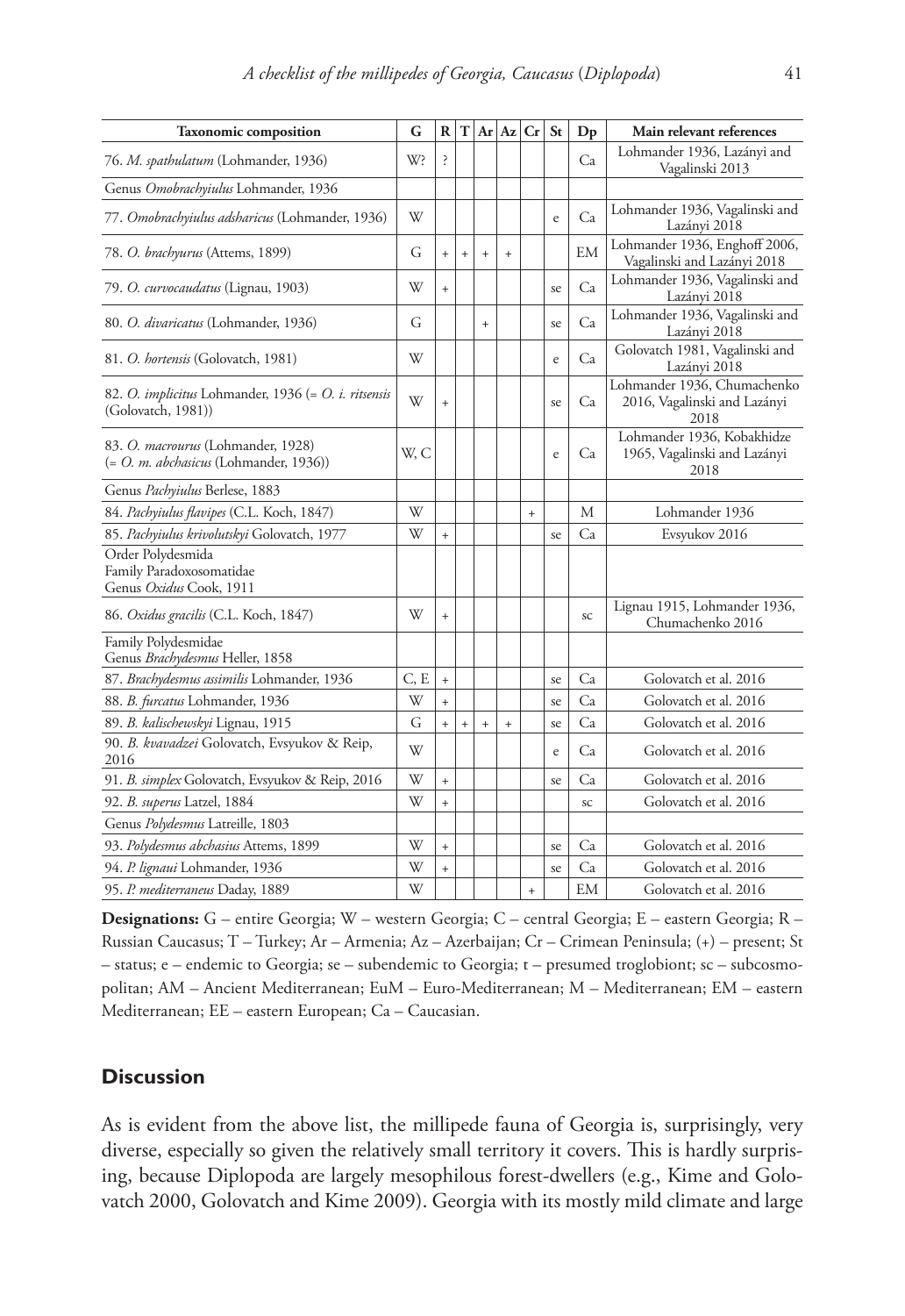woodland areas supports the richest millipede fauna in the entire Caucasus, nearly twice as rich as neighbouring Azerbaijan (Bababekova 1996, a quite poorly compiled list) or Iran (Enghoff and Moravvej 2005), and approximately 2/3 as diverse as the fauna of the so much larger Turkey (Enghoff 2006, 135 species), for all of which rather modern country checklists are available. Although the bulk of the fauna of Georgia is represented by epigean taxa, the abundant limestone massifs, primarily those lying at the northern and northeastern peripheries of the Colchis, harbour numerous karstic caves with their own fauna. Troglobionts do account for a considerable proportion (12 species, or 14%) of Georgia's millipede species (Barjadze et al. 2015, Turbanov et al. 2016).

Western Georgia, the Colchis (Fig. 1), is especially rich in millipedes, apparently due to the moist and mild climate near the warm Black Sea, highly varied, but largely forested habitats, and abundant karst caves. The Colchidian millipede fauna is also the richest in endemics, both at the species and generic levels. The orders Chordeumatida and Julida are particularly strongly diversified in Georgia. As well the country supports also *Hirudicryptus abchasicus*, a subendemic representing one of the most relict diplopod orders, Siphonocryptida, which presently comprises only seven species in two genera and a single family (Golovatch et al. 2015, Zuev 2017). Central and eastern parts of Georgia are increasingly drier, in places even semi-arid, and the millipede fauna generally demonstrates a decline in diversity from the Black Sea coast inland, appearing to follow rather gradual climatic aridisation gradient from west to east.

Most of the Diplopoda known from Georgia are subendemics (40 species, or 42%), shared with one or more neighbouring countries, but another 33 species (34%) are strict endemics, nearly all highly localized, including 12 presumed troglobites. Several genera are likewise endemic to Georgia, including a few troglobionts. The proportions of the remaining, more widely distributed, species are rather modest, represented by Mediterranean, Euro-Mediterranean, eastern Mediterranean, eastern European or ubiquitous elements, but even among the latter the subcosmopolitan *Nopoiulus kochii* may have originated in the Caucasus, because the remaining congeners (from all subgenera) seem to be endemic to the Caucasus region (Golovatch and Enghoff 1990).

The present checklist must be understood as temporary, far from complete, marking only the state of knowledge of diplopodological research in Georgia. Several of Lohmander's *nomina nuda* listed by Kobakhidze (1964) are thereby omitted. Much more work is required to reveal the real diversity of Georgia's Diplopoda. Discoveries and descriptions of numerous new taxa, both species and probably even genera, can still be expected in the future. Further faunistic records are necessary to refine not only the taxonomy and the above list, but also the distributions, both horizontal and vertical. Very little is known yet concerning high-montane millipedes, in particular, whether strictly alpine Caucasian/Georgian endemics exist at all, like those few recorded from the Pyrenees and Alps. Finally, cave explorations in Georgia will undoubtedly reveal many more new troglobionts, including diplopods.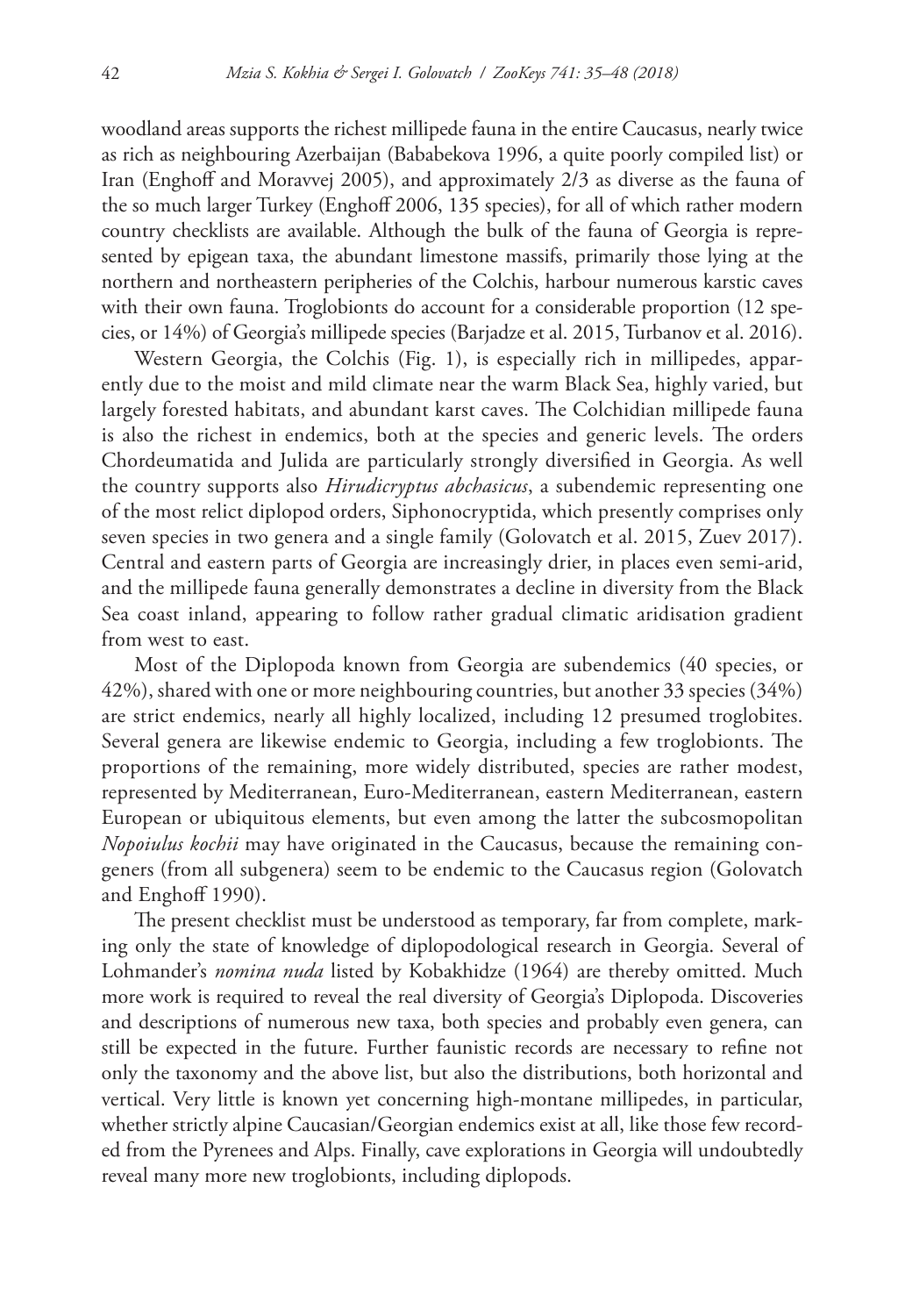### **Acknowledgements**

Thanks are due to Boyan Vagalinski (Sofia, Bulgaria) and Megan Short (Melbourne, Australia) for kindly sharing published and unpublished information on their current research relevant to our topic, as well as acknowledgements to them and Dragan Antić (Belgrade, Serbia) and Elena Mikhaljova (Vladivostok, Russia) for their helpful reviews of the manuscript. MK is grateful for the support rendered through the Project "Georgia's Natural and Agricultural Ecosystems: Animal Diversity, Monitoring, Biocontrol", funded by the Ministry of Science and Education of Georgia.

### **References**

- Antić DŽ, Makarov SE (2016) The Caucasus as a major hotspot of biodiversity: Evidence from the millipede family Anthroleucosomatidae (Diplopoda, Chordeumatida). Zootaxa 4211(1): 1–205. <https://doi.org/10.11646/zootaxa.4211.1.1>
- Attems C (1898) System der Polydesmiden. I. Theil. Denkschriften der Kaiserlichen Akademie der Wissenschaften, Mathematisch-naturwissenschaftliche Classe 67: 221–482.
- Attems C (1899) Neues über paläarktische Myriopoden. Zoologische Jahrbücher, Abteilung für Systematik, Geographie und Biologie der Thiere 12: 286–336. [https://doi.org/10.5962/](https://doi.org/10.5962/bhl.part.2032) [bhl.part.2032](https://doi.org/10.5962/bhl.part.2032)
- Attems C (1901) Myriopoden. Horvath G (Hrsg), Zoologische Ergebnisse der dritten asiatischen Forschungsreise des Grafen Eugen Zichy, Budapest 2: 275–310.
- Attems C (1903) Beiträge zur Myriopodenkunde. Zoologische Jahrbücher, Abteilung für Systematik, Geographie und Biologie der Thiere 18: 63–154.
- Attems C (1907) Myriopoden aus der Krim und dem Kaukasus von Dr. A. Stuxberg gesammelt. Arkiv för Zoologi 3(25): 1–16.
- Bababekova LA (1996) The subphylum of tracheates Tracheata. In: Aliev SV, Kasymov EG (Eds) Animal life of Azerbaijan 2: The phylum of arthropods. Elm Publishers, Baku, 89–97. [in Russian]
- Barjadze S, Murvanidze M, Arabuli T, Mumladze L, Pkhakadze V, Djanashvili R, Salakaia M (2015) Annotated list of invertebrates of the Georgian karst caves. Georgian Academic Book, Tbilisi, 119 pp.
- Bondyrev IV, Davitashvili ZV, Singh VP (2015) Natural Resources. The Geography of Georgia, Problems and Perspectives. World Regional Geography Book Series. Springer, Cham, 227 pp. [https://doi.org/10.1007/978-3-319-05413-1\\_11](https://doi.org/10.1007/978-3-319-05413-1_11)
- Brandt JF (1840) Remarques critiques sur les espèces qui composent le genre *Glomeris*, suivies de quelques observations sur leur distribution géographique. Bulletin scientifique publié par l'Académie Impériale des Sciences de Saint-Pétersbourg 7(148, 149): 37–44.
- Chumachenko YA (2016) [Millipede (Diplopoda) populations in a yew-boxtree grove in the Caucasian Nature Reserve, Russia]. Zoologicheskii Zhurnal 95(4): 406–416. [https://doi.](https://doi.org/10.7868/S004451341604005X) [org/10.7868/S004451341604005X](https://doi.org/10.7868/S004451341604005X) [In Russian, English summary]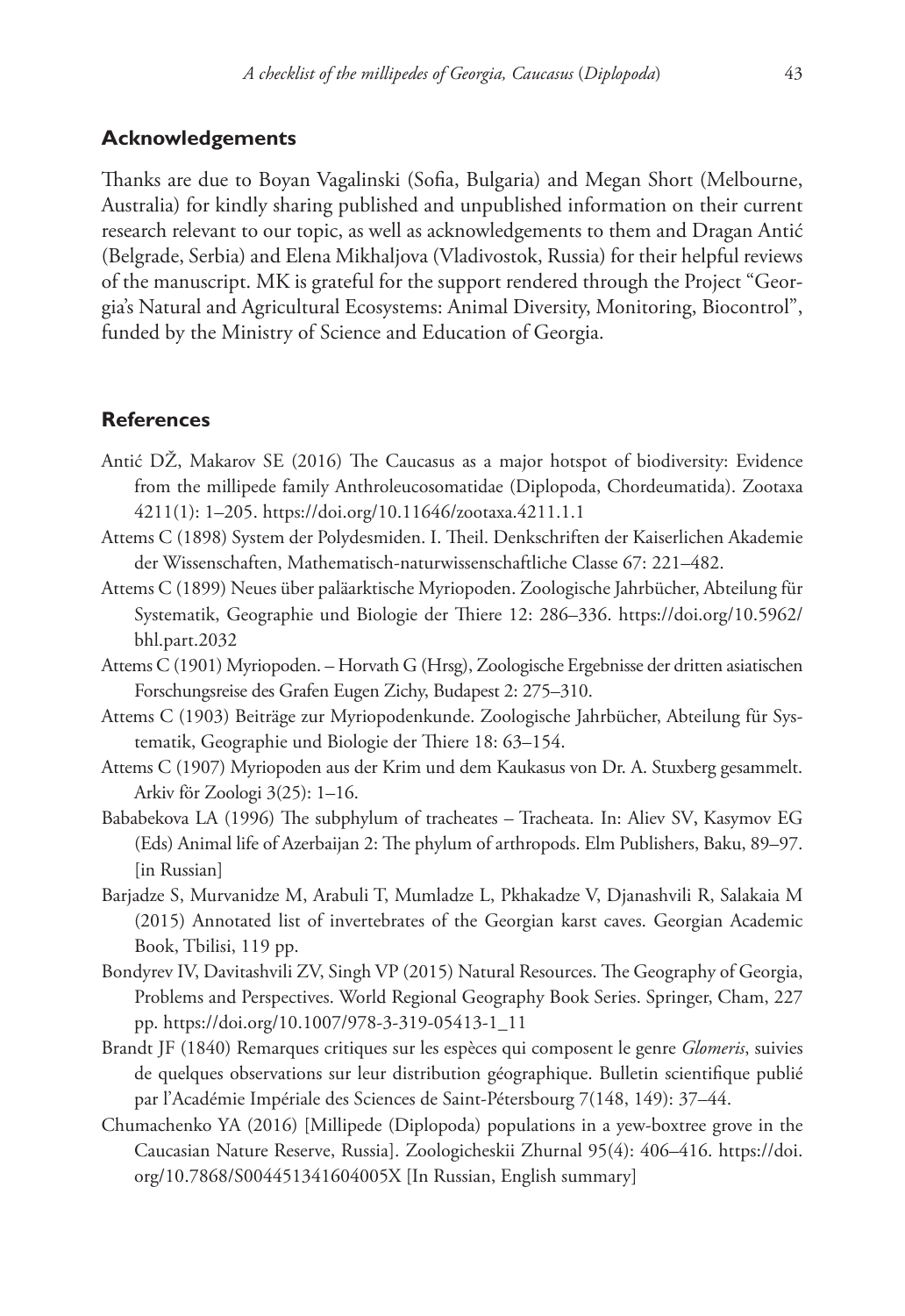- Enghoff H (1984) A revision of the Nopoiulinae, with notes on the classification of blaniulid millipedes (Diplopoda: Julida: Blaniulidae). Senckenbergiana biologica 64 (4–6): 393–427.
- Enghoff H (1985) The millipede family Nemasomatidae. With the description of a new genus, and a revision of *Orinisobates* (Diplopoda: Julida). Entomologica scandinavica 16: 27–67. <https://doi.org/10.1163/187631285X00045>
- Enghoff H (1990) A new species of *Nopoiulus* Menge 1851, subgenus *Paranopoiulus* Lohmander, 1939, from the Caucasus, with records of consubgeneric species, and the systematic position of *Thassoblaniulus* Mauriès 1985 (Diplopoda: Julida: Blaniulidae). Senckenbergiana biologica 70(4/6): 323–330.
- Enghoff H (1995) A revision of the Paectophyllini and Calyptophyllini: millipedes of the Middle East (Diplopoda: Julida: Julidae). Journal of Natural History 29: 685–786. [https://doi.](https://doi.org/10.1080/00222939500770241) [org/10.1080/00222939500770241](https://doi.org/10.1080/00222939500770241)
- Enghoff H (2006) The millipedes of Turkey (Diplopoda). Steenstrupia 29(2): 175–198.
- Enghoff H, Moravvej SA (2005) A review of the millipede fauna of Iran (Diplopoda). Zoology in the Near East 35: 61–72.<https://doi.org/10.1080/09397140.2005.10638104>
- Evsyukov AP (2016a) A new species of the millipede genus *Julus* from the Rostov-on-Don Region, southern Russia (Diplopoda: Julida: Julidae). Arthropoda Selecta 25(3): 241–245. [http://kmkjournals.com/upload/PDF/ArthropodaSelecta/25/25\\_3\\_241\\_245\\_Evsyukov\\_](http://kmkjournals.com/upload/PDF/ArthropodaSelecta/25/25_3_241_245_Evsyukov_for_Inet.pdf) [for\\_Inet.pdf](http://kmkjournals.com/upload/PDF/ArthropodaSelecta/25/25_3_241_245_Evsyukov_for_Inet.pdf)
- Evsyukov AP (2016b) The millipede *Pachyiulus krivolutskyi* Golovatch, 1977, the easternmost species of the eastern Mediterranean genus *Pachyiulus* Berlese, 1883, endemic to the western Caucasus (Diplopoda: Julida: Julidae). Russian Entomological Journal 25(3): 299–306. [http://kmkjournals.com/upload/PDF/REJ/25/ent25\\_3\\_299\\_306\\_Evsyukov\\_](http://kmkjournals.com/upload/PDF/REJ/25/ent25_3_299_306_Evsyukov_for_Inet.pdf) [for\\_Inet.pdf](http://kmkjournals.com/upload/PDF/REJ/25/ent25_3_299_306_Evsyukov_for_Inet.pdf)
- Evsyukov AP, Golovatch SI (2013) Millipedes (Diplopoda) from the Rostov-on-Don Region, southern Russia. Arthropoda Selecta 22(3): 207–215. [http://kmkjournals.com/upload/](http://kmkjournals.com/upload/PDF/ArthropodaSelecta/22/22_3%20207_215%20Evsyukov%20Golovatch%20for%20Inet.pdf) [PDF/ArthropodaSelecta/22/22\\_3%20207\\_215%20Evsyukov%20Golovatch%20for%20](http://kmkjournals.com/upload/PDF/ArthropodaSelecta/22/22_3%20207_215%20Evsyukov%20Golovatch%20for%20Inet.pdf) [Inet.pdf](http://kmkjournals.com/upload/PDF/ArthropodaSelecta/22/22_3%20207_215%20Evsyukov%20Golovatch%20for%20Inet.pdf)
- Evsyukov AP, Golovatch SI, Reip H (2016) The millipede genus *Strongylosoma* Brandt, 1833 in the Caucasus (Diplopoda, Polydesmida, Paradoxosomatidae). Acta Societatis Zoologicae Bohemicae 80: 7–16.
- Golovatch SI (1975) [Two genera of Oniscomorpha (Diplopoda) new to the USSR fauna, found in Transcaucasia, and their zoogeographical relations]. Zoologicheskii Zhurnal 54(10): 1566–1571. [In Russian, English summary]
- Golovatch SI (1976a) [New or little-known species of Glomeridae (Diplopoda, Oniscomorpha)]. Zoologicheskii Zhurnal 55(6): 931–935. [In Russian, English summary].
- Golovatch SI (1976b) [New species of polydesmidans (Polydesmida, Diplopoda) of the USSR]. Zoologicheskii Zhurnal 55(10): 1567–1570. [In Russian, English abstract]
- Golovatch SI (1976c) [Description of new species of *Trachysphaera* (Oniscomorpha; Diplopoda) from caves of Transcaucasia with remarks on *T. rotundata* (Lignau) 1911]. Bulletin de la Société des Naturalistes de Moscou, Section Biologique [Byulleten Moskovskogo obshchestva ispytateley prirody, Otdel biologicheskiy] 81(5): 30–43. [In Russian, English summary]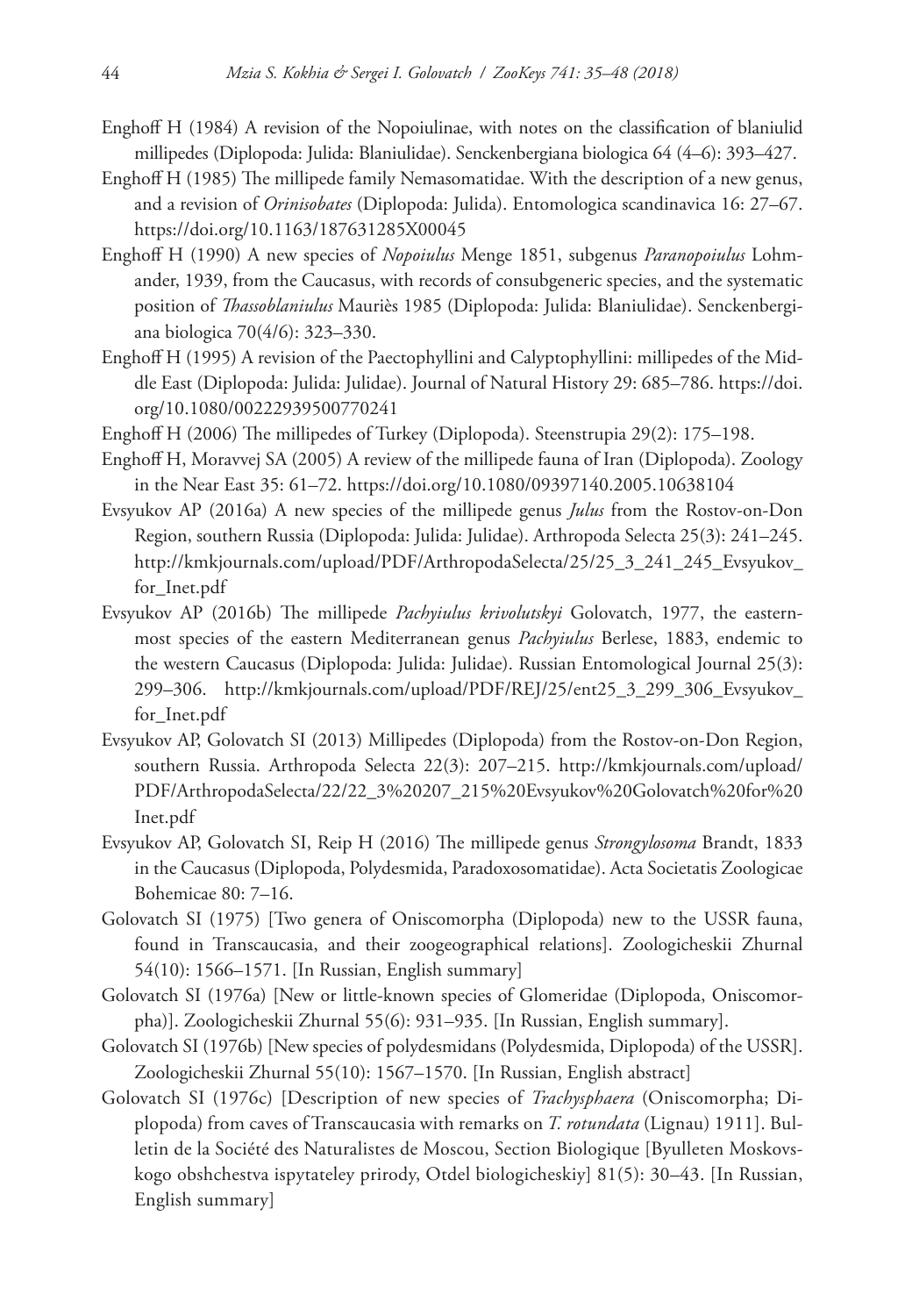- Golovatch SI (1977) [New or little-known Julida (Diplopoda) of the Sataplia Nature Reserve (SSR Georgia)]. Bulletin de la Société des Naturalistes de Moscou, Section Biologique [Byulleten Moskovskogo obshchestva ispytateley prirody. Otdel biologicheskiy] 82(4): 46–51. [In Russian, English summary]
- Golovatch SI (1979) [Three genera of Diplopoda-Chilognatha new to the USSR fauna]. Zoologicheskii Zhurnal 58(3): 336–343. [In Russian, English summary]
- Golovatch SI (1980) [A new species of the millipede genus *Fioria* (Diplopoda, Platydesmidae) from Transcaucasia]. Zoologicheskii Zhurnal 59(3): 458–460. [In Russian, English summary]
- Golovatch SI (1981a) A review of the cavernicolous millipede fauna (Diplopoda) of the western Caucasus. Caves of Georgia [Peshchery Gruzii], Tbilisi 9: 108–111. [In Russian]
- Golovatch SI (1981b) Some new forms of millipedes (Diplopoda) from the Caucasus. Annales Zoologici 36(5): 105–116.
- Golovatch SI (1983) Une nouvelle espèce cavernicole du genre *Leucogeorgia* de la Transcaucasie (Diplopoda, Julidae). Fragmenta Entomologica 17(1): 47–50.
- Golovatch SI (1984/85) Two new genera of cave-dwelling millipedes (Diplopoda), with remarks on the millipede fauna of West Caucasian caves. International Journal of Speleology 14(1/4): 39–50.
- Golovatch SI (1989a) Diplopoda of the Caucasus, 1. Glomeridellidae, with contributions to the fauna of Turkey. Senckenbergiana biologica 69(4/6): 405–419.
- Golovatch SI (1989b) Diplopoda of the Caucasus, 2. Glomeridae, with contributions to the fauna of Turkey. Senckenbergiana biologica 69(4/6): 421–440.
- Golovatch SI (1990) Diplopoda of the Caucasus, 3. Trachysphaeridae, with contributions to the fauna of Turkey. Senckenbergiana biologica 70(4/6): 331–358.
- Golovatch SI (1993) *Trachysphaera solida* Golovatch, 1976, a revalidated Caucasian millipede species (Diplopoda Glomerida Trachysphaeridae). Arthropoda Selecta 2(4): 19–20.
- Golovatch SI (2003) Two new species of Glomeridellidae (Diplopoda: Glomerida) from the Middle East. Arthropoda Selecta 11(4): 255–258.
- Golovatch SI (2008) On three remarkable millipedes (Diplopoda) from the Crimea, Ukraine. International Journal of Myriapodology 1: 97–110. [https://doi.](https://doi.org/10.1163/187525408X316767) [org/10.1163/187525408X316767](https://doi.org/10.1163/187525408X316767)
- Golovatch SI, Chumachenko YA (2013) The millipede *Typhloglomeris caucasica* Golovatch, 1975 found epigeically (Diplopoda, Glomerida, Glomeridellidae). Biodiversity Data Journal 1: 1–3, e981.<https://doi.org/10.3897/BDJ.1.e981>
- Golovatch SI, Enghoff H (1990) [The millipede *Nopoiulus kochii* (Gervais, 1847) in the Caucasus (Diplopoda, Julida, Blaniulidae)]. In: Striganova BR (Ed.) Fauna of Terrestrial Invertebrates of the Caucasus. Nauka Publishers, Moscow, 114–118. [In Russian]
- Golovatch SI, Kime RD (2009) Millipede (Diplopoda) distributions: A review. Soil Organisms 81(3): 565–597.
- Golovatch SI, Makarov S (2011) Two new, easternmost species of the millipede genus *Anamastigona* Silvestri, 1898 from Israel and the Caucasus (Diplopoda, Chordeumatida, Anthroleucosomatidae). Arthropoda Selecta 20(1): 11–20. [http://kmkjournals.com/upload/](http://kmkjournals.com/upload/PDF/ArthropodaSelecta/20/20_1%20011_020%20Golovatch,%20Makarov%20for%20Inet.pdf) [PDF/ArthropodaSelecta/20/20\\_1%20011\\_020%20Golovatch%2C%20Makarov%20](http://kmkjournals.com/upload/PDF/ArthropodaSelecta/20/20_1%20011_020%20Golovatch,%20Makarov%20for%20Inet.pdf) [for%20Inet.pdf](http://kmkjournals.com/upload/PDF/ArthropodaSelecta/20/20_1%20011_020%20Golovatch,%20Makarov%20for%20Inet.pdf)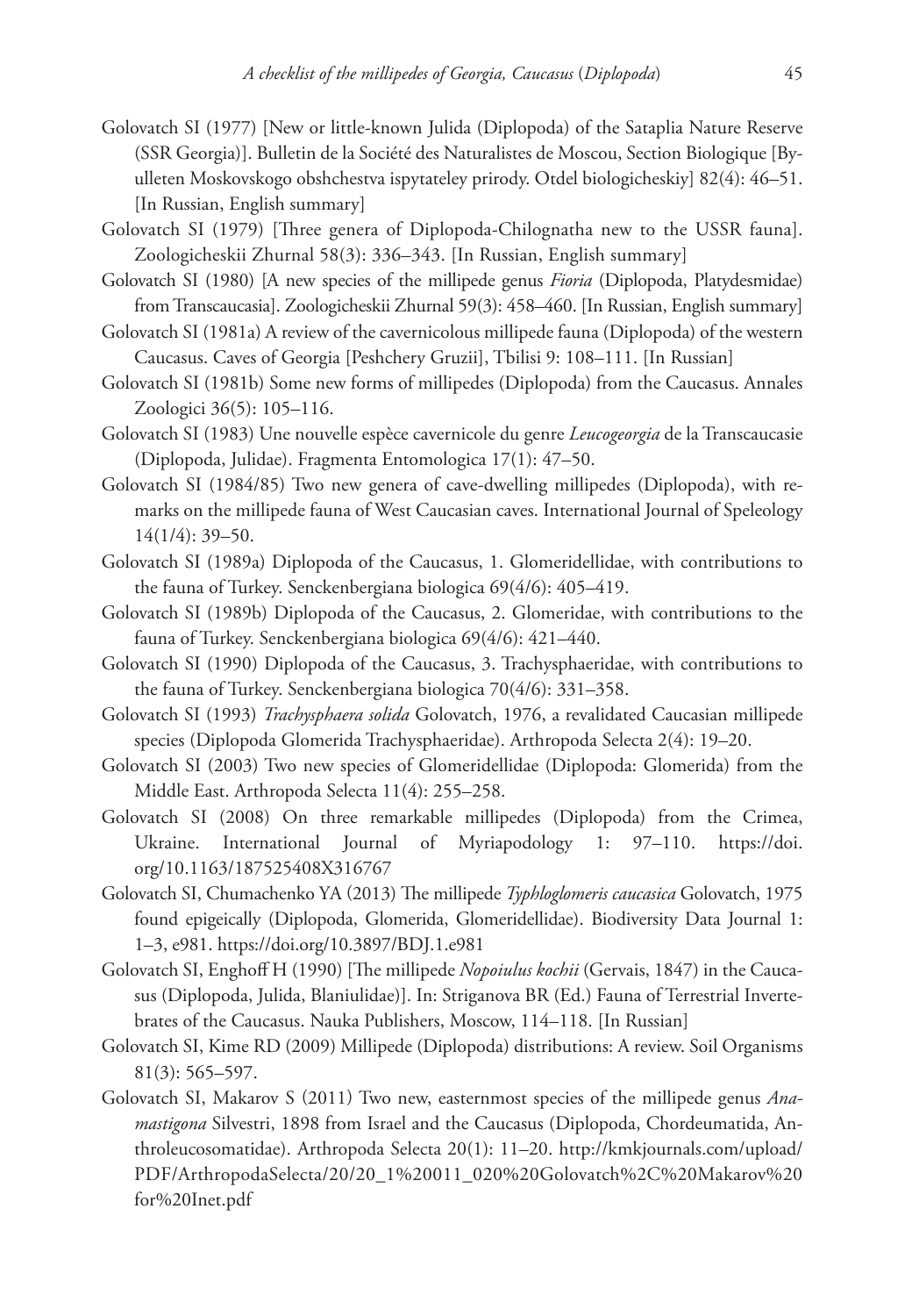- Golovatch SI, Turbanov IS (2017) The cave millipede *Trachysphaera fragilis* Golovatch, 1976, new to the fauna of Abkhazia, western Caucasus (Diplopoda: Glomerida: Glomeridae). Russian Entomological Journal 25(1): 101–102. [http://kmkjournals.com/upload/PDF/](http://kmkjournals.com/upload/PDF/REJ/26/ent26_1_101_102_Golovatch_Turbanov_for_Inet.pdf) [REJ/26/ent26\\_1\\_101\\_102\\_Golovatch\\_Turbanov\\_for\\_Inet.pdf](http://kmkjournals.com/upload/PDF/REJ/26/ent26_1_101_102_Golovatch_Turbanov_for_Inet.pdf)
- Golovatch SI, Evsyukov AP, Reip HS (2015) Colobognatha millipedes in the Caucasus (Diplopoda: Polyzoniida, Platydesmida, Siphonocryptida). Zootaxa 3972(2): 250–266. doi. org/10.11646/zootaxa.3972.2.6
- Golovatch SI, Evsyukov AP, Reip HS (2016) The millipede family Polydesmidae in the Caucasus (Diplopoda: Polydesmida). Zootaxa 4085(1): 1–51. [https://doi.org/10.11646/](https://doi.org/10.11646/zootaxa.4085.1.1) [zootaxa.4085.1.1](https://doi.org/10.11646/zootaxa.4085.1.1)
- Issaev VM (1911) [Observations of millipedes Diplopoda at the Black Sea coast of the Caucasus]. Travaux de la Société Impériale des Naturalistes de Saint-Pétersbourg [Trudy Imperatorskogo Sankt-Peterburgskogo obshchestva estestvoispytateley] 42(1): 292–310. [In Russian]
- Jawłowski H (1929) Über einige neue Diplopoden-Arten aus Kleinasien und Transkaukasien. Annales Musei Zoologici Polonici 8(1): 49–53.
- Karsch F (1881) Neue Juliden des Berliner Museums, als Prodromus einer Juliden-Monographie. Zeitschrift für die gesammten Naturwissenschaften 54: 1–79.
- Kime RD, Golovatch SI (2000) Trends in the ecological strategies and evolution of millipedes (Diplopoda). Biological Journal of the Linnean Society 69: 333–349.
- Kobakhidze DN (1964) [Myriopoda]. In [Animal Life of Georgia 2: Arthropoda. Institute of Zoology, SSR Georgia Academy of Sciences, Tbilisi, 186–195. [In Georgian]
- Kobakhidze DN (1965) [A list of millipedes (Diplopoda) of SSR Georgia]. Fragmenta Faunistica 11(21): 390–398. [In Russian, summaries in Polish and German]
- Korobushkin DI, Semenyuk II, Tuf IH (2016) An annotated checklist of the Chilopoda and Diplopoda (Myriapoda) of the Abrau Peninsula, northwestern Caucasus, Russia. Biodiversity Data Journal 19(4): e7308. <https://doi.org/10.3897/BDJ.4.e7308>
- Lang J (1959) [To the knowledge of millipedes (Diplopoda) of the USSR territory] // Zoologicheskii Zhurnal 38(12): 1790–1796. [In Russian, a summary in English]
- Lazányi E, Vagalinski B (2013) Redefinition of the millipede subgenus *Megaphyllum* sensu stricto Verhoeff, 1894 and neotype designation for *Megaphyllum austriacum* (Latzel, 1884) (Myriapoda: Diplopoda: Julida: Julidae). Zootaxa 3741: 55–100. [http://dx.doi.](http://dx.doi.org/10.11646/zootaxa.3741.1.2) [org/10.11646/zootaxa.3741.1.2](http://dx.doi.org/10.11646/zootaxa.3741.1.2)
- Lignau N (1903) [Myriapods of the Black Sea coast of the Caucasus]. Die Myriopoden am Kaukasischen Schwarzmeerufer. Mémoires de la Société Impériale des Naturalistes de la Nouvelle-Russie [Zapiski Imperatorskogo Novorossiyskogo obshchestva estestvoispytateley. Odessa] 25(1): 82–149. [In Russian and German]
- Lignau N (1907) [To the myriapod fauna of the Caucasus]. Annuaire du Musée Zoologique de l'Académie Impériale des Sciences de Saint Pétersbourg [Ezhegodnik zoologicheskogo muzeya Imperatorskoy akademii nauk. Sankt-Peterburg] 12: 195–200.
- Lignau N (1911) Neue Beiträge zur Myriopodenfauna des Kaukasus. Annuaire du Musée Zoologique de l'Académie Impériale des Sciences de Saint Pétersbourg [Ezhegodnik zoologicheskogo muzeya Imperatorskoy akademii nauk. Sankt-Peterburg] 16: 38–59.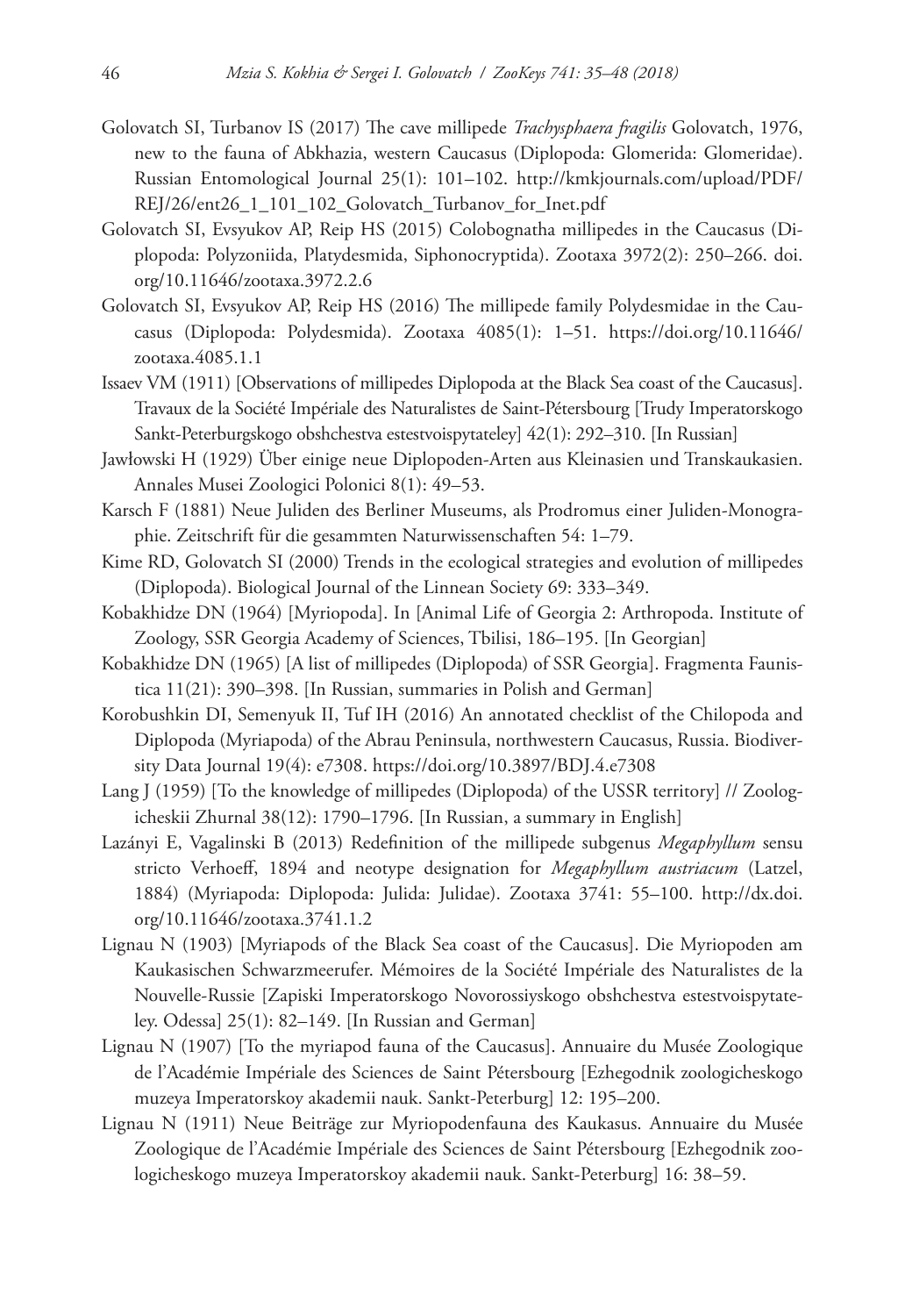- Lignau N (1915) Vielfüssler aus Abchasien. Annuaire du Musée Zoologique de l'Académie Impériale des Sciences de Petrograd [Ezhegodnik zoologicheskogo muzeya Imperatorskoy akademii nauk. Petrograd] 19: 349–401 (for 1914).
- Lignau N (1924) Les nouveaux représentants du genre *Polyxenus*. Journal of Research Chairs in Odessa [Zhurnal nauchno-issledovatelskikh kafedr v Odesse] 1(10/11): 191–201. [In Russian and French]
- Lohmander H (1928) Neue Diplopoden aus Ukraine und dem Kaukasus. Mémoires de la Classe des Sciences Physiques et Mathématiques, Académie des Sciences de l'Ukraïne [Trudy Fizichno-matematichnogo viddilu, Ukrainska akademiya nauk. Kyiv] 4(3): 529–550.
- Lohmander H (1932) Neue transkaukasische Diplopoden. 4. Aufsatz über Diplopoden aus Sowjet-Union. Zoologischer Anzeiger 98(7/8): 171–182.
- Lohmander H (1936) Über die Diplopoden des Kaukasusgebietes. Göteborgs Kungliga Vetenskaps- och Vitterhets-Samhälles Handlingar, Series 5B, 5(1): 1–196.
- Lokšina IE, Golovatch SI (1979) Diplopoda of the USSR fauna. Pedobiologia 19: 381–389.
- Muralewicz WS (1907) Zur Myriapodenfauna des Kaukasus. Zoologischer Anzeiger 31(11/12): 329–351.
- Muralewicz WS (1911) [Essay on the fauna of Myriopoda of the Caucasus]. Mitteilungen des Kaukasischen Museums [Izvestiya Kavkazskogo muzeya] 5: 1–80. [in Russian]
- Muralewicz WS (1913) [Arthropods.—Arthropoda. Chapter VII. Class of myriapods.—Myriapoda]. Proceedings of the Society for the Study of the Black Sea Coast [Trudy Obshchestva izucheniya Chernomorskogo poberezhya] 2: 215–221. [in Russian]
- Muralewicz WS (1927) [To the fauna of Myriopoda of the Caucasus]. Acta Societatis Entomologicae Stauropolitanae [Izvestiya Stavropolskogo entomologicheskogo obshchestva] 3(1): 1–7. [in Russian]
- Read H (1992) The genus *Cylindroiulus* Verhoeff 1894 in the faunas of the Caucasus, Turkey and Iran (Myriapoda: Diplopoda: Julidae). Senckenbergiana biologica 72(4/6): 373–433.
- Short M (2015) New records of *Lophoproctus coecus* Pocock, 1894 (Diplopoda, Polyxenida, Lophoproctidae) extend the range of the genus *Lophoproctus.* ZooKeys 510: 209–222. <https://doi.org/10.3897/zookeys.510.8668>
- Short M, Vahtera V, Golovatch SI (2018) The millipede order Polyxenida in the faunas of the Crimean Peninsula and Caucasus, with notes on some other Polyxenidae. Zootaxa.
- Talikadze DA (1984) [On the millipede fauna (Diplopoda) of the Colchidan Province of the Caucasus]. Zoologicheskii Zhurnal 63(1): 124–145. [in Russian, a summary in English]
- Timotheew TE (1897) [Two new species of Diplopoda]. Bulletin de la Société des Naturalistes à l'Université Impériale de Kharkov [Trudy Obshchestva ispytateley prirody pri Imperatorskom Kharkovskom Universitete] 31: 1–19. [in Russian]
- Turbanov IS, Palatov DM, Golovatch SI (2016) The state of the art of biospeleology in Russia and other countries of the former Soviet Union: A review of cave (endogean) invertebrate fauna. 2. Arachnida – Acknowledgements. Zoologicheskii Zhurnal 95(11): 1283–1304. [in Russian; English translation: Entomological Review, 2016, 96(9): 1297–1333]. [https://doi.](https://doi.org/10.7868/S0044513416110064) [org/10.7868/S0044513416110064](https://doi.org/10.7868/S0044513416110064)